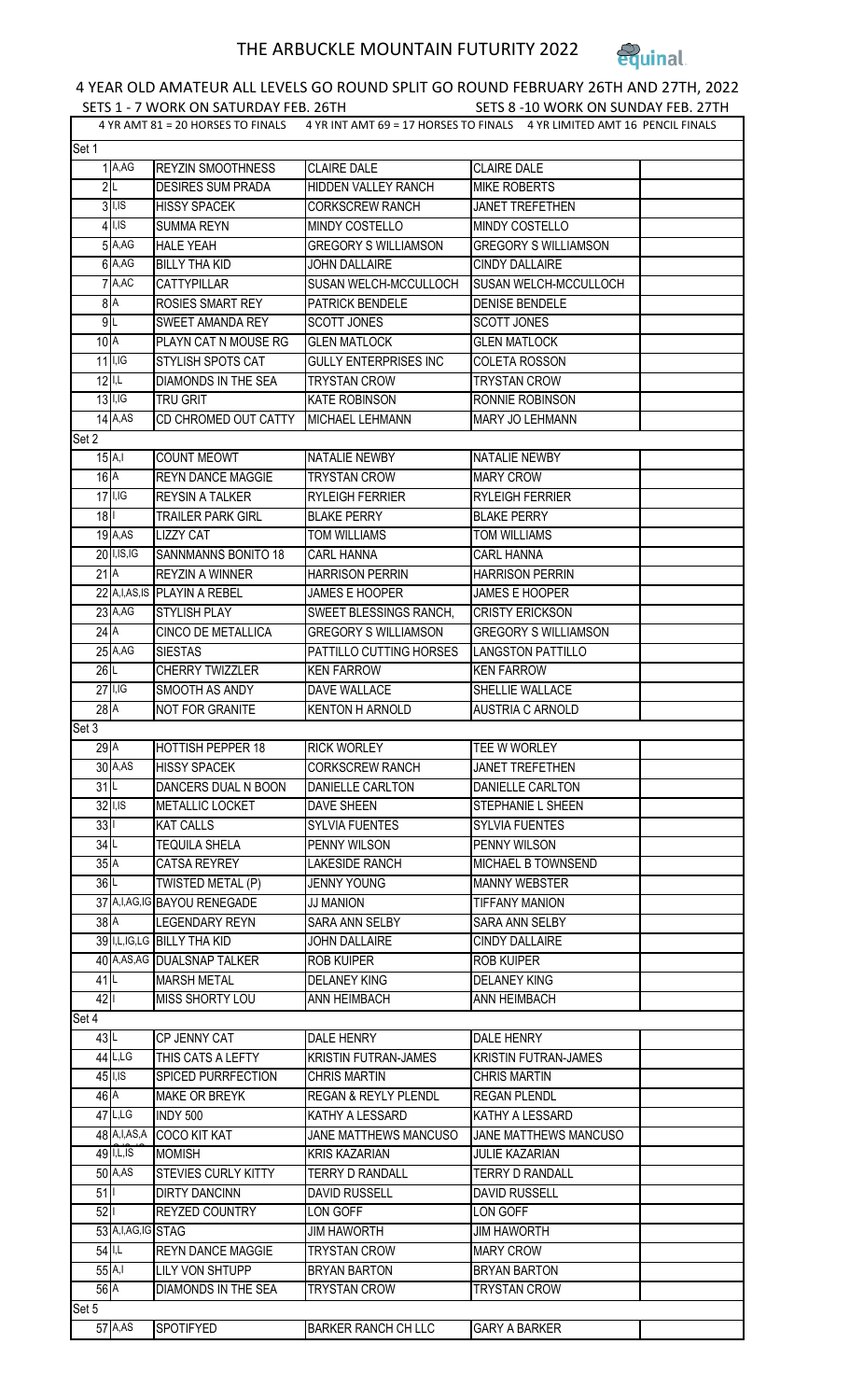| 58A                                                                                  |                | <b>BOONTOWN DANCER</b>               | <b>REAGAN GLENN</b>                       | <b>REAGAN GLENN</b>                       |  |  |  |  |
|--------------------------------------------------------------------------------------|----------------|--------------------------------------|-------------------------------------------|-------------------------------------------|--|--|--|--|
| 59                                                                                   |                | <b>MISS MARY RAE</b>                 | <b>SUSAN HANSELMAN</b>                    | <b>SUSAN HANSELMAN</b>                    |  |  |  |  |
| 60                                                                                   |                | <b>REYZINBRAN</b>                    | <b>MARTHA MEENEN</b>                      | <b>MARTHA MEENEN</b>                      |  |  |  |  |
| 61                                                                                   |                | <b>REYZIN A WINNER</b>               | <b>HARRISON PERRIN</b>                    | <b>HARRISON PERRIN</b>                    |  |  |  |  |
|                                                                                      | $62$ A, AS     | TOO HOT TO HANDEL                    | RONNIE J HARRISON                         | RONNIE J HARRISON                         |  |  |  |  |
| 63                                                                                   |                | TELES SWEET LIES                     | <b>JAMES BUCK</b>                         | <b>JAMES BUCK</b>                         |  |  |  |  |
|                                                                                      | 64 A, AG       | RR ILLEGAL SMILE                     | MARCOS A CHOCRON-                         | <b>MARCOS A CHOCRON-</b>                  |  |  |  |  |
| 65A                                                                                  |                | <b>AWESOMES KITTY</b>                | <b>MARGOT HAZELL INC</b>                  | <b>MARGOT HAZELL</b>                      |  |  |  |  |
| 66                                                                                   |                | SHEZ CHOOSY                          | MICHAEL KEMNA                             | MICHAEL KEMNA                             |  |  |  |  |
|                                                                                      | $67$ I, IG     | <b>EZ CHECKS</b>                     | <b>GRANT MARTIN</b>                       | <b>GRANT MARTIN</b>                       |  |  |  |  |
| 68                                                                                   |                | PLAYN CAT N MOUSE RG                 | <b>GLEN MATLOCK</b>                       | <b>GLEN MATLOCK</b>                       |  |  |  |  |
|                                                                                      | 69 A, AG       | <b>REBEL WITHOUT A CAUS</b>          | <b>GERMAN E LUGO</b>                      | <b>GERMAN E LUGO</b>                      |  |  |  |  |
|                                                                                      |                |                                      |                                           |                                           |  |  |  |  |
| 70A<br><b>MICHAEL B TOWNSEND</b><br><b>KM NO FINE PRINT</b><br><b>LAKESIDE RANCH</b> |                |                                      |                                           |                                           |  |  |  |  |
| Set 6                                                                                |                |                                      |                                           |                                           |  |  |  |  |
|                                                                                      | $71$ I, IS     | <b>STEVIES CURLY KITTY</b>           | <b>TERRY D RANDALL</b>                    | <b>TERRY D RANDALL</b>                    |  |  |  |  |
| 72A                                                                                  |                | <b>SMOOTH AS ANDY</b>                | DAVE WALLACE                              | SHELLIE WALLACE                           |  |  |  |  |
| 73A                                                                                  |                | REYZED COUNTRY                       | LON GOFF                                  | LON GOFF                                  |  |  |  |  |
| 74                                                                                   |                | <b>SWEET AMANDA REY</b>              | <b>SCOTT JONES</b>                        | <b>SCOTT JONES</b>                        |  |  |  |  |
|                                                                                      | 75 A, AS       | <b>MOMISH</b>                        | <b>KRIS KAZARIAN</b>                      | <b>JULIE KAZARIAN</b>                     |  |  |  |  |
|                                                                                      | 76 A, AC       | <b>OAKLIE</b>                        | COWAN RANCH, INC.                         | MAKENZIE COWAN                            |  |  |  |  |
| 77                                                                                   |                | <b>STAPLETON</b>                     | ANN RITCHIE LOGAN                         | ANN RITCHIE LOGAN                         |  |  |  |  |
|                                                                                      | 78 A, AG       | <b>CATTY SHENANIGANS</b>             | <b>TYE BACA</b>                           | TYE BACA                                  |  |  |  |  |
| $79$ <sup>A,I</sup>                                                                  |                | ONE LAST CD                          | ROBERT BAHM                               | ZACHARY BAHM                              |  |  |  |  |
| $80$                                                                                 |                | <b>HOTTISH PEPPER 18</b>             | <b>RICK WORLEY</b>                        | TEE W WORLEY                              |  |  |  |  |
|                                                                                      | $81$ I, IS     | CD CHROMED OUT CATTY                 | MICHAEL LEHMANN                           | MARY JO LEHMANN                           |  |  |  |  |
|                                                                                      | 82 I, IS, IG   | <b>BAMA HAIDOUT</b>                  | <b>DENNIS LEVERING</b>                    | <b>DENNIS LEVERING</b>                    |  |  |  |  |
|                                                                                      | 83 A, AG       | STYLISH SPOTS CAT                    | <b>GULLY ENTERPRISES INC</b>              | <b>COLETA ROSSON</b>                      |  |  |  |  |
|                                                                                      | $84$ L,LG      | TRU GRIT                             | <b>KATE ROBINSON</b>                      | RONNIE ROBINSON                           |  |  |  |  |
|                                                                                      |                | INDY 500                             | KATHY A LESSARD                           | KATHY A LESSARD                           |  |  |  |  |
| $85\overline{\phantom{1}\rvert 1,\rvert G}$<br>Set 7                                 |                |                                      |                                           |                                           |  |  |  |  |
|                                                                                      | 86 A, AG       | <b>REYSIN A TALKER</b>               | <b>RYLEIGH FERRIER</b>                    | <b>RYLEIGH FERRIER</b>                    |  |  |  |  |
|                                                                                      | 87 A, AG       | A HOUSTON SOLUTION                   | <b>AUSTRIA C ARNOLD</b>                   | <b>AUSTRIA C ARNOLD</b>                   |  |  |  |  |
|                                                                                      | 88 I, Int      | <b>OAKLIE</b>                        | COWAN RANCH, INC.                         | MAKENZIE COWAN                            |  |  |  |  |
|                                                                                      |                | TELES SWEET LIES                     |                                           |                                           |  |  |  |  |
| 89A                                                                                  |                | LETS BE REYZINABLE                   | <b>JAMES BUCK</b><br>MARGOT HAZELL INC    | <b>JAMES BUCK</b>                         |  |  |  |  |
| 90A                                                                                  |                |                                      |                                           |                                           |  |  |  |  |
|                                                                                      |                |                                      |                                           | <b>MARGOT HAZELL</b>                      |  |  |  |  |
|                                                                                      | $91$ A, AG     | <b>ROAN WHITE AND BALOO</b>          | <b>MARGOT HAZELL INC</b>                  | <b>MARGOT HAZELL</b>                      |  |  |  |  |
|                                                                                      |                | 92 A, I, AG, IG METALLIC MAXIMUS     | <b>GREGORY S WILLIAMSON</b>               | <b>GREGORY S WILLIAMSON</b>               |  |  |  |  |
|                                                                                      | 93 I, IS, IG   | METTALIC DUECE                       | DEBORAH S HEROLD                          | THOMAS E HEROLD                           |  |  |  |  |
|                                                                                      |                | 94 A, AS, AG BAMA HAIDOUT            | <b>DENNIS LEVERING</b>                    | <b>DENNIS LEVERING</b>                    |  |  |  |  |
|                                                                                      | 95 A, AG       | DONT STOPP THE REYN                  | <b>REGAN &amp; REYLY PLENDL</b>           | <b>REGAN PLENDL</b>                       |  |  |  |  |
| $96$ A, I                                                                            |                | <b>MARSH METAL</b>                   | <b>DELANEY KING</b>                       | <b>DELANEY KING</b>                       |  |  |  |  |
| $97$ A,I                                                                             |                | <b>DESIRES SUM PRADA</b>             | HIDDEN VALLEY RANCH                       | <b>MIKE ROBERTS</b>                       |  |  |  |  |
|                                                                                      | 98 I, Int      | CATTYPILLAR                          | SUSAN WELCH-MCCULLOCH                     | <b>SUSAN WELCH-MCCULLOCH</b>              |  |  |  |  |
| 99A                                                                                  |                | SPIRITUAL GANGSTER                   | <b>CROWN RANCH LP</b>                     | <b>WILL J BUSHAW</b>                      |  |  |  |  |
| $100$ $I, I$ G                                                                       |                | <b>REYZIN SMOOTHNESS</b>             | <b>CLAIRE DALE</b>                        | <b>CLAIRE DALE</b>                        |  |  |  |  |
| Set 8                                                                                |                |                                      |                                           |                                           |  |  |  |  |
| $101$ A,I                                                                            |                | <b>BABY SPYCE</b>                    | RADFORD QUARTER HORSES EMILEE RADFORD     |                                           |  |  |  |  |
| $102$ A,I                                                                            |                | SMASHINGLY TWISTED                   | <b>KAREN MURRAY</b>                       | <b>KEVIN MURRAY</b>                       |  |  |  |  |
| 103                                                                                  |                | <b>DMAC RAVEN</b>                    | ALYSSA TURNER                             | <b>ALYSSA TURNER</b>                      |  |  |  |  |
| $104$ $I, I$ G                                                                       |                | <b>STYLISH PLAY</b>                  | SWEET BLESSINGS RANCH,                    | <b>CRISTY ERICKSON</b>                    |  |  |  |  |
|                                                                                      |                | 105 A, AS, AG TEQUILA LITTLE TIME    | THOMAS E HEROLD                           | DEBORAH S HEROLD                          |  |  |  |  |
|                                                                                      |                | 106 A, AS, AG METTALIC DUECE         | DEBORAH S HEROLD                          | THOMAS E HEROLD                           |  |  |  |  |
|                                                                                      | 107 A, I, AG   | <b>PW SHOWMAKER</b>                  | A D (PETE) WOODS                          | <b>BOBBY WOODS</b>                        |  |  |  |  |
|                                                                                      | 108 I, IS, IG  | THIS CATS A LEFTY                    | <b>KRISTIN FUTRAN-JAMES</b>               | <b>KRISTIN FUTRAN-JAMES</b>               |  |  |  |  |
|                                                                                      |                | 109 A, AS, AG SMOOTH TALKIN PLAYER   | CARROLLS CUTTING LLC                      | <b>CARROLL M YOUNG</b>                    |  |  |  |  |
|                                                                                      |                |                                      |                                           |                                           |  |  |  |  |
| 110                                                                                  |                | <b>NOT FOR GRANITE</b>               | <b>KENTON H ARNOLD</b>                    | <b>KENTON H ARNOLD</b>                    |  |  |  |  |
|                                                                                      |                | 111 A, I, AS, IS REBEL DRIVE         | JAMES E HOOPER                            | <b>JAMES E HOOPER</b>                     |  |  |  |  |
|                                                                                      | $112$ A, AS    | <b>SUMMA REYN</b>                    | MINDY COSTELLO                            | MINDY COSTELLO                            |  |  |  |  |
| 113A                                                                                 |                | <b>METALLIC TRONA</b>                | LYNN GOFORTH                              | LYNN GOFORTH                              |  |  |  |  |
| $114$ I, IG                                                                          |                | <b>CAT SPRING</b>                    | DOUG & WENDY IRVIN                        | <b>DOUG IRVIN</b>                         |  |  |  |  |
|                                                                                      | $115$ A, I, IG | <b>GRIN N BEAR IT</b>                | <b>WHIT AARON DAVIS</b>                   | <b>KIM MICHELLE DAVIS</b>                 |  |  |  |  |
| Set 9                                                                                |                |                                      |                                           |                                           |  |  |  |  |
| 116                                                                                  |                | <b>TATEISH</b>                       | <b>KIM CLARK</b>                          | <b>KIM CLARK</b>                          |  |  |  |  |
| 117                                                                                  |                | <b>LAGUNA MADREY</b>                 | <b>DENISE BENDELE</b>                     | <b>DENISE BENDELE</b>                     |  |  |  |  |
| 118 I, Int                                                                           |                | <b>KITTLES</b>                       | AARON ROSE RUSSELL                        | AARON ROSE RUSSELL                        |  |  |  |  |
| 119A                                                                                 | $120$ L,LG     | <b>REYZINBRAN</b><br>ROYAL ZIGGY CAT | <b>MARTHA MEENEN</b><br><b>CARL HANNA</b> | <b>MARTHA MEENEN</b><br><b>TODD HANNA</b> |  |  |  |  |